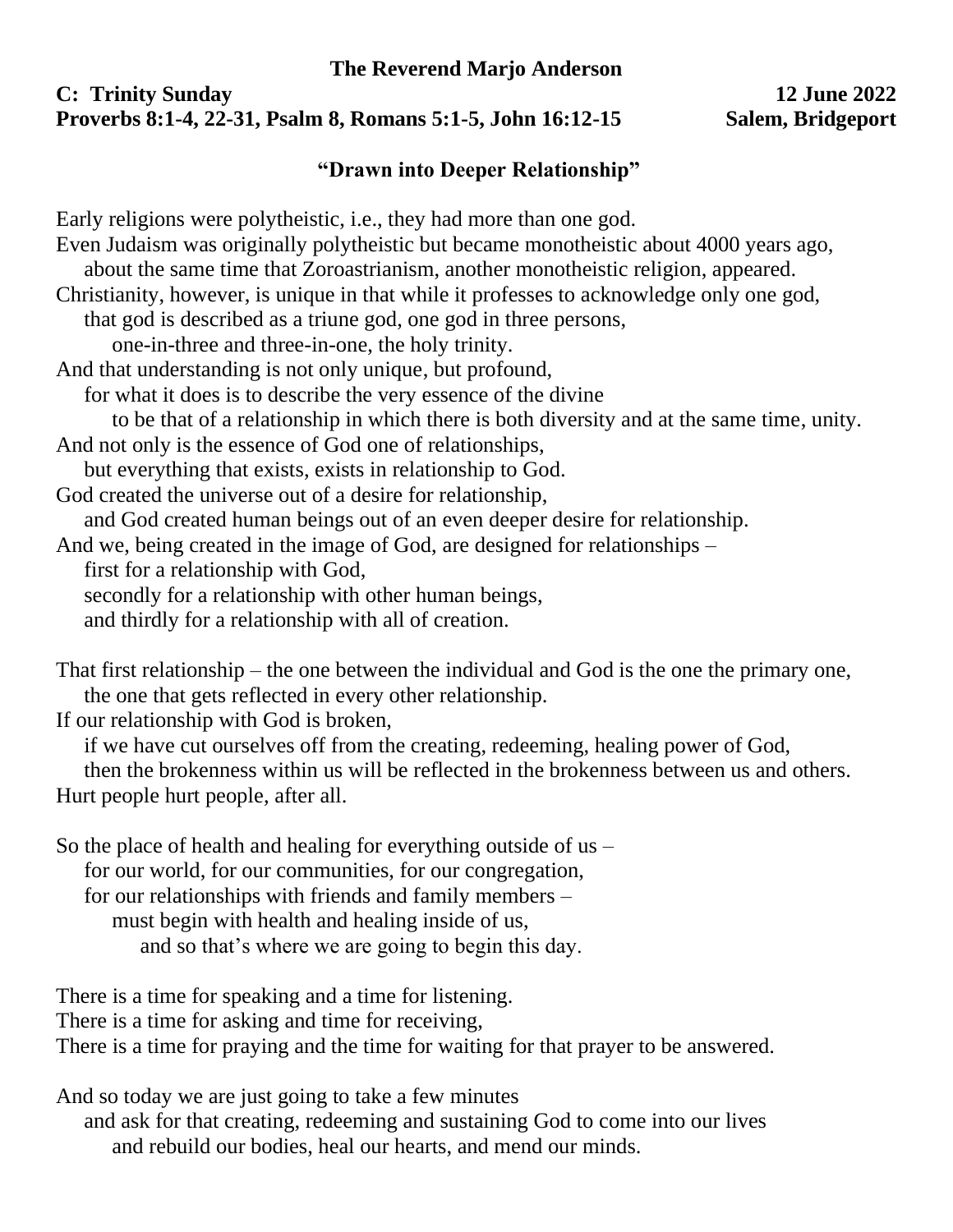| So invite you to settle yourself and get comfortable, close your eyes, and taking a few deep breaths.<br>Breathe in hope and the potential for new creation<br>Breathe in the redeeming love of Jesus<br>Breathe in the peace of the Spirit<br>And now for the next few minutes, take a mental inventory of your physical body -<br>what hurts, what aches, what is stiff, what is out of balance, whatever is not quite right –<br>and imagine bringing each of those bits of brokenness to the center of yourself<br>and placing them on an altar. | Breathe out<br>Breathe out<br>Breathe out |
|------------------------------------------------------------------------------------------------------------------------------------------------------------------------------------------------------------------------------------------------------------------------------------------------------------------------------------------------------------------------------------------------------------------------------------------------------------------------------------------------------------------------------------------------------|-------------------------------------------|
| Do that now<br>And now, present those broken bits to God as we pray:<br>Gracious God, we bring our broken bodies to you,<br>and we lift them to you so that the divine energy of your light can heal and make whole.<br>We thank you for that healing.                                                                                                                                                                                                                                                                                               |                                           |
| And we pray that you would help us live into the full healing that you offer us.                                                                                                                                                                                                                                                                                                                                                                                                                                                                     |                                           |
| Next we bring our hurting hearts to God for healing.<br>Again, breathe in hope and the potential for new creation Breathe out<br>Breathe in the redeeming love of Jesus<br>Breathe in the peace of the Spirit<br>And now for the next few minutes, take a mental inventory of your heart, your emotional self –<br>all the hurts that you've experienced over the course of your lifetime,                                                                                                                                                           | Breathe out<br>Breathe out                |
| every broken relationship,<br>every hurt you've caused that someone has refused to forgive,<br>every hurt you've received that you have refused to forgive,<br>every negative thought you still harbor about another -<br>and imagine bringing each of those hurts to the center of yourself<br>and placing them on an altar.                                                                                                                                                                                                                        |                                           |
| Do that now                                                                                                                                                                                                                                                                                                                                                                                                                                                                                                                                          |                                           |
| And now, present all those hurts to God as we pray:<br>Gracious God, we bring our hurting hearts to you,                                                                                                                                                                                                                                                                                                                                                                                                                                             |                                           |
| and we lift them to you so that the divine energy of your light can heal and make whole.<br>We thank you for that healing.<br>And we pray that you would help us live into the full healing that you offer us.                                                                                                                                                                                                                                                                                                                                       |                                           |
| And finally we bring all the confusion and conflict and chaos of our minds to God for healing.<br>Again, breathe in hope and the potential for new creation Breathe out<br>Breathe in the redeeming love of Jesus<br>Breathe in the peace of the Spirit<br>And now for the next few minutes, take a mental inventory of your mind,<br>of your mental, psychological self –                                                                                                                                                                           | Breathe out<br>Breathe out                |
| all of the thoughts and worries and burdens over your life,<br>your family, your friends, your neighbors, your community, your church, $\&$ the world –<br>and imagine bringing each anxious thought in your mind to the center of yourself<br>and placing them on an altar.                                                                                                                                                                                                                                                                         |                                           |
| Do that now                                                                                                                                                                                                                                                                                                                                                                                                                                                                                                                                          |                                           |

And now, present all those hurts to God as we pray:

Gracious God, we bring overburdened minds to you to be mended ,

and we lift them to you so that the divine energy of your light can heal and make whole. We thank you for that healing.